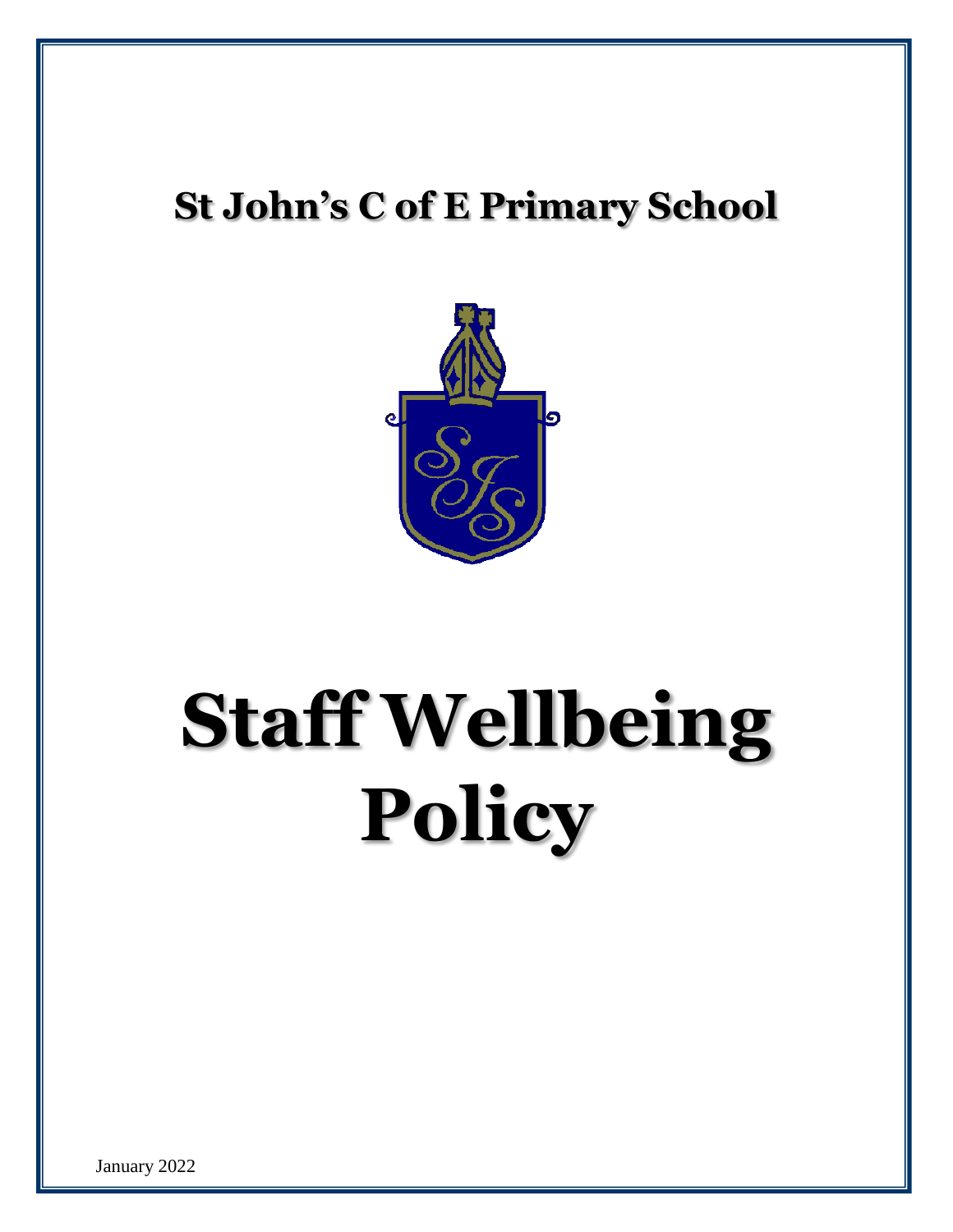At St John's Primary School, our staff and their wellbeing is extremely Important. We want our school to be a happy place to work and to demonstrate our commitment to this have signed up to the DfE Education Staff Wellbeing Charter.

[https://assets.publishing.service.gov.uk/government/uploads/system/up](https://assets.publishing.service.gov.uk/government/uploads/system/uploads/attachment_data/file/1034039/DfE_Edu-Work_Welbeing_Charter_WeHaveSignedUp_A3_Poster_WEB.pdf) [loads/attachment\\_data/file/1034039/DfE\\_Edu-](https://assets.publishing.service.gov.uk/government/uploads/system/uploads/attachment_data/file/1034039/DfE_Edu-Work_Welbeing_Charter_WeHaveSignedUp_A3_Poster_WEB.pdf)Work Welbeing Charter WeHaveSignedUp A3 Poster WEB.pdf

We consider staff mental health, wellbeing and workload in all decisions taken. We are aware that mental health and wellbeing needs are not always 'seen' and can be masked by staff.

The senior leadership team aim to be an approachable friendly face for staff. The senior leadership team give consideration to staff's personal circumstances. Staff are trusted and supported to do a good job.

# Staff Workload

Staff should only be asked to complete tasks that directly correlate with impact on pupils.

Staff work in year group teams and where possible take PPA at the same time. Planning and preparation of resources can be shared between staff.

Marking expectations have been vastly reduced. Staff are encouraged to give verbal feedback to children in class and to mark alongside children in lessons.

All class teachers have their own ipad to allow assessments to be easily recorded.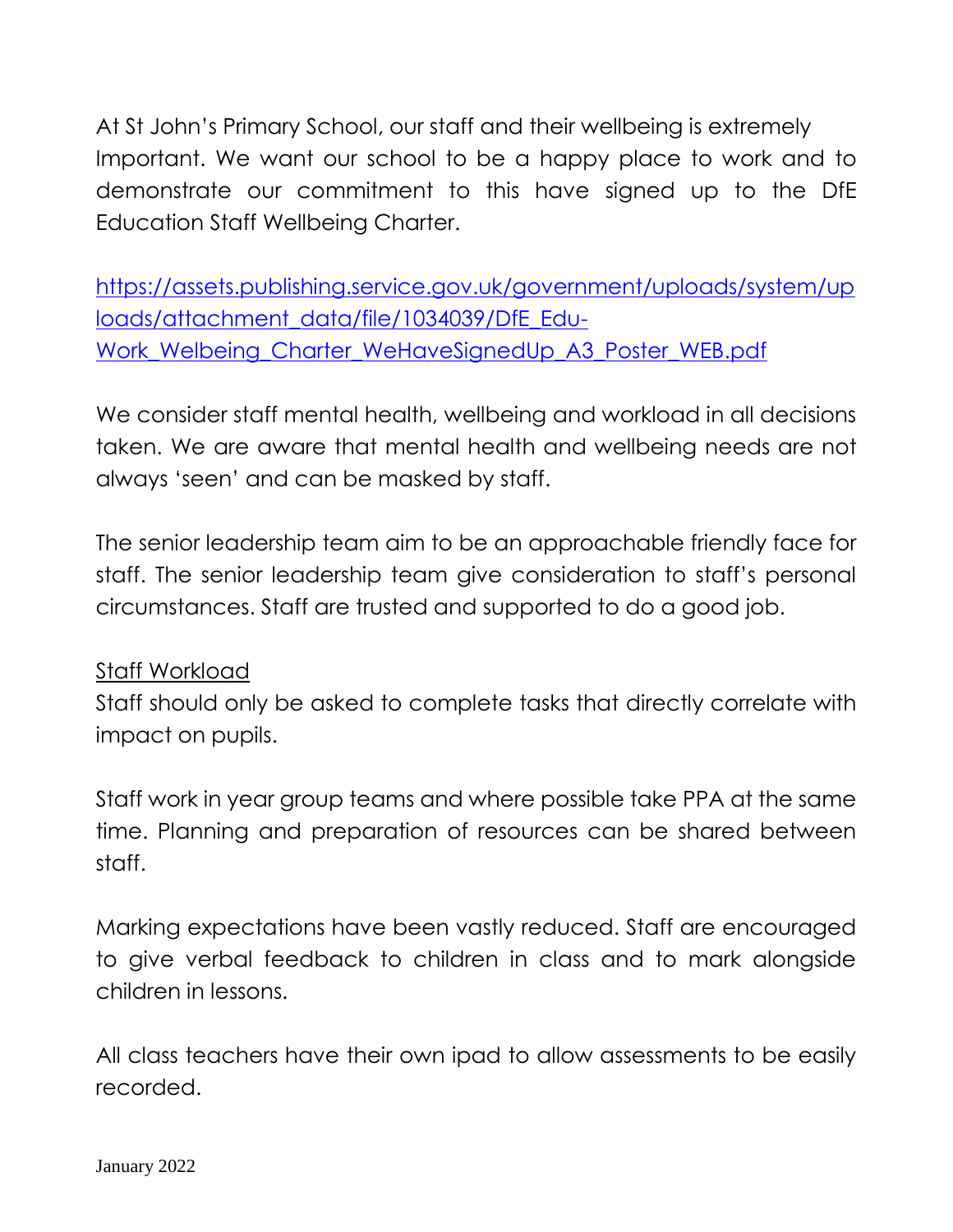# Positive Staff Relationships

Many of our staff chose to socialise together out of school. Staff have chosen to organise holidays and days out as groups.

# Communication Between Staff

We encourage staff to speak to each other in person where possible but understand that electronic communication is useful too.

Where possible, messages should be given through staff meetings and briefings rather than email to be mindful of workload for staff.

Where emails are used, there is no expectation for staff to check and reply to emails outside of their working pattern.

Where staff choose to work in the evenings, they should consider using the send later function if emails are low priority.

Many staff are part of Whatsapp groups. These bring many benefits of staff feeling part of the team and knowing what is going on. There is no expectation of staff reading or replying outside of their working pattern.

We ask staff to consider when and what time Whatsapp messages and text messages are sent and whether they are necessary. They can give helpful notice in emergency situations. Staff should be mindful that receiving a message late in the evening or very early can switch people back into 'work mode' and make it hard to separate work and home life.

### Communication with Pupils' Families

We encourage staff to communication with families. Part of this communicate is through Class Dojo. Posting whole class messages can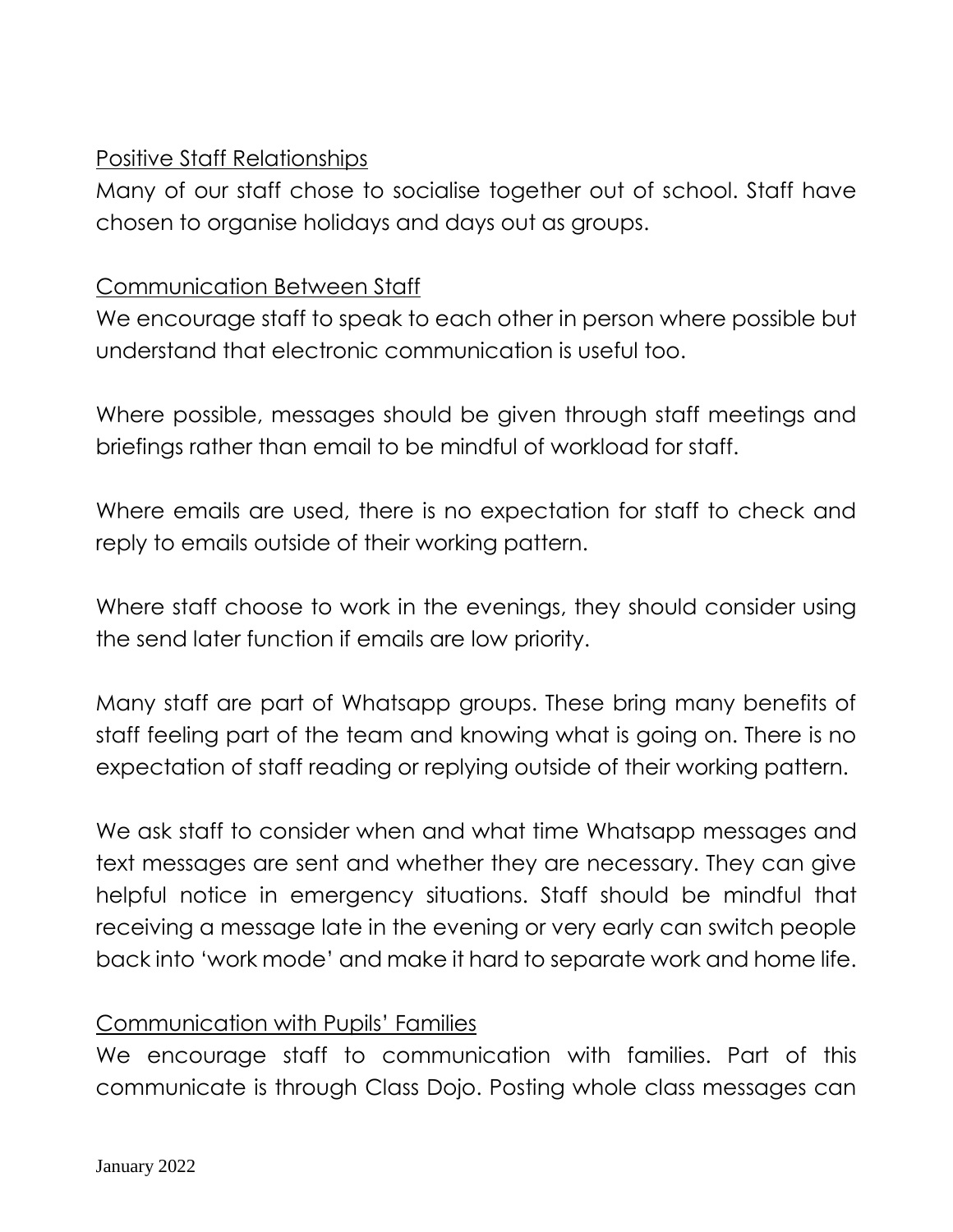be an effective and quick way to communicate with all families. We are aware that too much private messaging can place demands on staff. Staff do not have to reply instantly. Appropriate use of Dojo will be shared with families joining the school.

We encourage all staff on Dojo to use the 'quiet hours' function. This is where a reply flashes up to a parent or carer who messages explaining that it is quiet hours and not to expect a reply.

# Creating a Good Behaviour Culture.

There is shared responsibility for the behaviour of all children in school which is encouraged by our open plan nature. We recognise that challenging behaviour can cause stress for staff.

The Relationships, Reparation and Restoration policy outlines in detail how children's behaviour is managed in school.

We encourage staff to use the various rewards available and build on the positives.

Where behaviour is repeatedly challenging, we will support class teachers to set up bespoke reward charts or parent/carer communication systems. Individual behaviour plans and meetings between school staff and families can also be lead by the SENCO or another member of the SLT.

#### Staff Development

We encourage all staff to progress in their careers. All staff are inducted and access CPD in school. All teaching learning and office staff are part of a supportive appraisal process.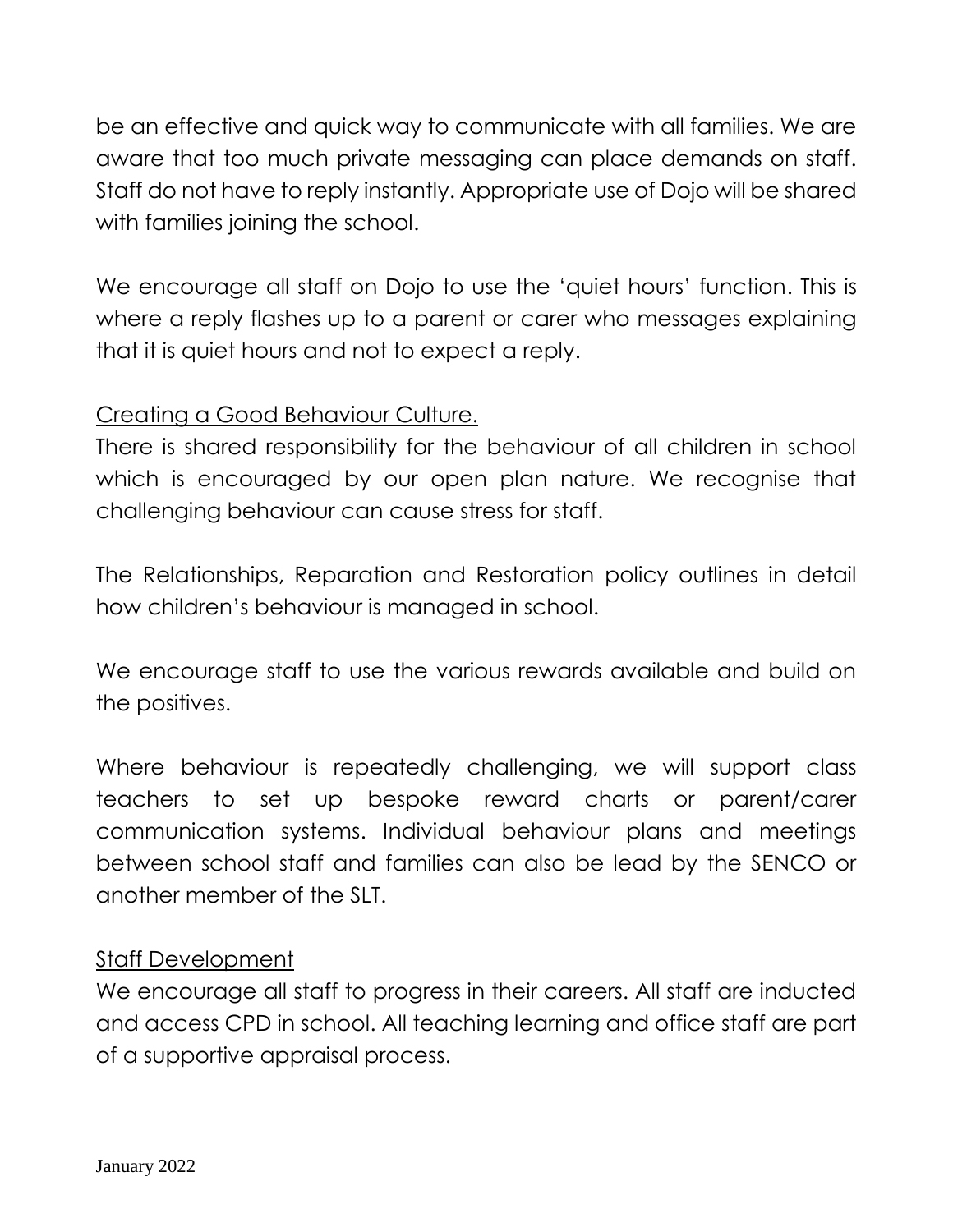Early Career Stage teachers have a mentor and are given equivalent to a day each week of non-contact time. ECTs follow a comprehensive training program with their mentor.

As staff progress through school, we encourage staff to access bespoke training and speak to their appraiser about this. A number of staff have already accessed the National Professional Qualifications and we support this.

Staff wishing to move to a different year groups or lead a different subject may like to opportunity to observe or work alongside a colleague. We encourage them to ask for these opportunities and every effort will be made to accommodate.

# Staff Meetings

Staff meetings are open to all staff who wish to attend. Teachers attend as part of their directed time. Meetings take place on Wednesdays which is a working day for all staff. Where possible, INSET days take place on Wednesdays too to make them accessible for all. (Sometimes this may not be possible when we share with another school.)

### Staff Briefings

These take place on Monday mornings and act as a diary meeting. Staff have told us that they find this meetings helpful and all staff are welcome to attend.

Support for All Staff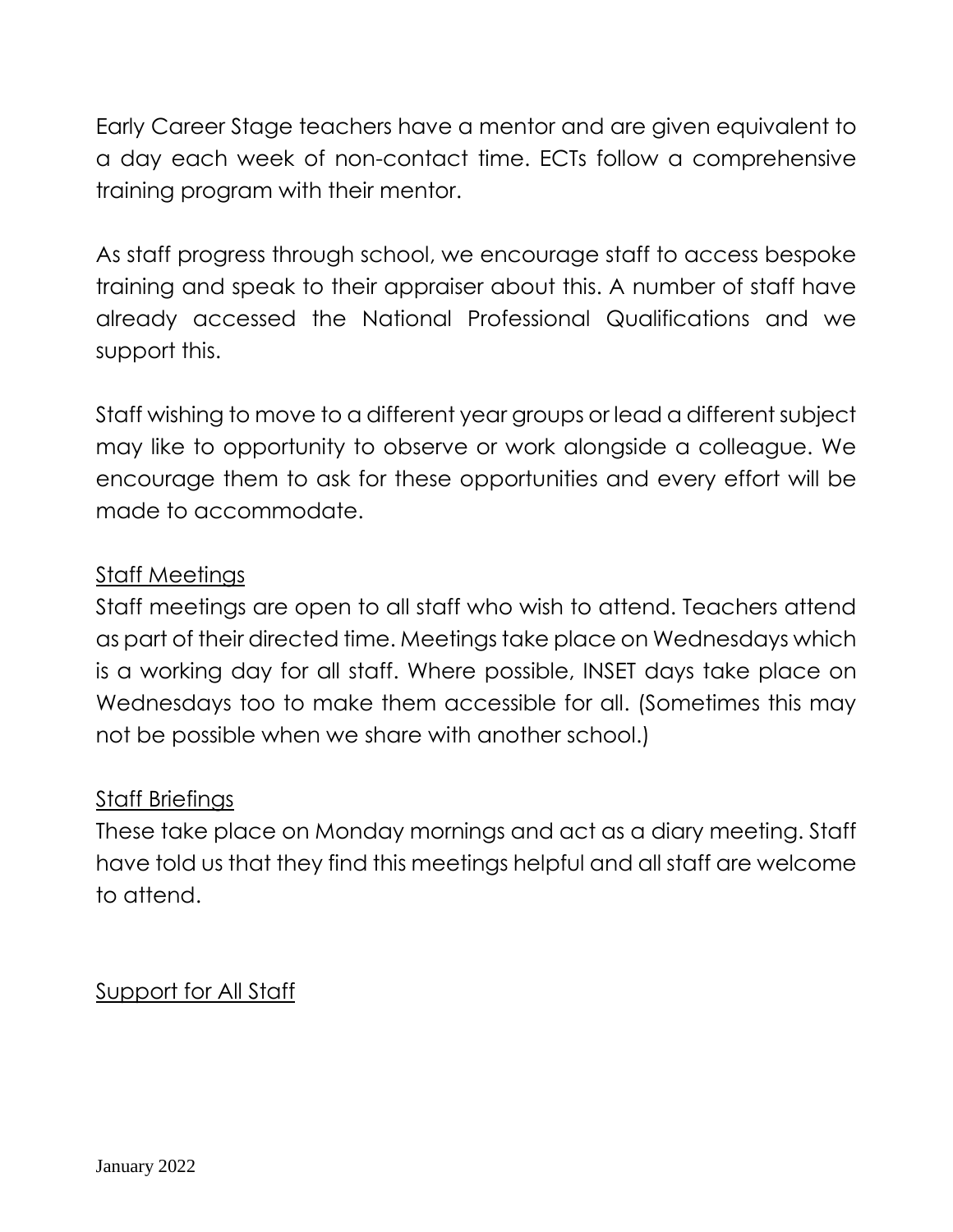External support is available from Education Support [https://www.educationsupport.org.uk](https://www.educationsupport.org.uk/)

Education support offer a free helpline to all educational staff: 08000 562 561. They also offer grants to educational staff experiencing short term money worries.

We have a trained mental health staff first aider, Sue Causier, that staff are able to speak to confidentially.

Leaders in school are available to speak to about mental health and wellbeing at anytime. We encourage staff to speak to us if they feel concerned about colleagues.

Many staff work flexibly. This includes working part time or reorganising working hours. Staff sometimes work from home where this is appropriate and possible.

We are committed to measuring staff wellbeing in a supportive way.

### Support for School Leaders

Head teacher networks in the local area offer ongoing peer support. These networks are encouraged and supported.

Our Chair of Governors and Vice Chair of Governors offer a supportive, listening ear to senior staff in school who can speak with them confidentially.

External support for school leaders is funded by the DfE and available in the form of 6 sessions of peer to peer support or individual support from